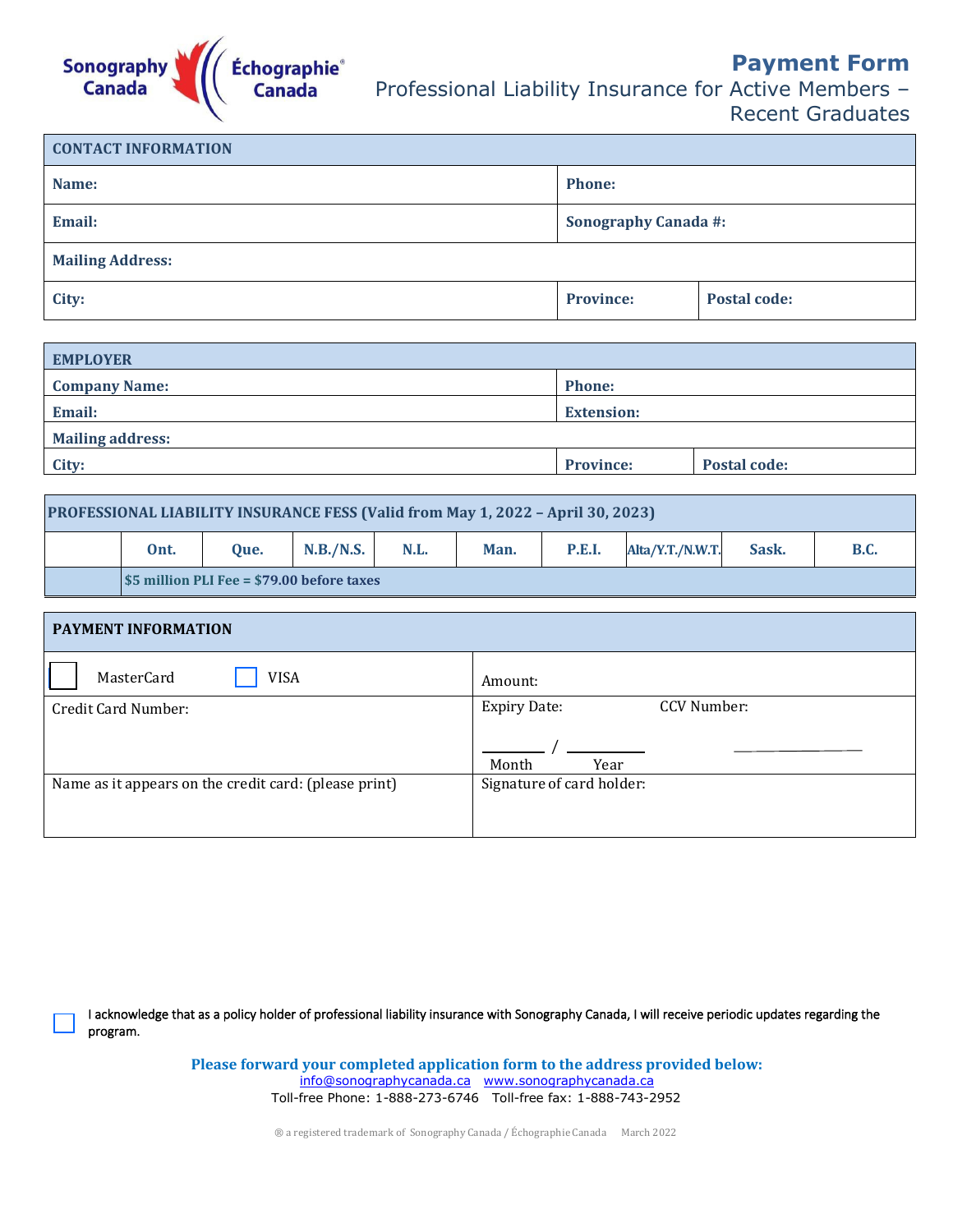

## **PROFESSIONAL LIABILITY INSURANCE APPLICATION**

|       | Name of Applicant:                                                                                                                                                                                                                                                                                                              |  |  |  |
|-------|---------------------------------------------------------------------------------------------------------------------------------------------------------------------------------------------------------------------------------------------------------------------------------------------------------------------------------|--|--|--|
|       | Address:                                                                                                                                                                                                                                                                                                                        |  |  |  |
| City: | Province/Territory:<br>Postal Code:                                                                                                                                                                                                                                                                                             |  |  |  |
|       | Telephone:                                                                                                                                                                                                                                                                                                                      |  |  |  |
|       | Email:                                                                                                                                                                                                                                                                                                                          |  |  |  |
| 1.    | In order to be eligible for this insurance policy, you must be a member of Sonography Canada.<br>Membership Number:                                                                                                                                                                                                             |  |  |  |
| 2.    | The policy includes coverage for Sonographers who also provide services as Medical Radiation<br>Technologists (MRT) on an incidental basis provided that this has been disclosed.<br><b>Yes</b><br>Do you provide professional services outside the scope of Sonography (i.e. services as a Medical<br>Radiation Technologist)? |  |  |  |
|       | If yes, please provide details and confirm that this is on an incidental basis.                                                                                                                                                                                                                                                 |  |  |  |
| З.    | Do you provide services outside of Canada?<br>Yes<br>If yes, please provide details.                                                                                                                                                                                                                                            |  |  |  |
| 4.    | Has any application for professional liability insurance ever been denied or cancelled?<br>Yes<br>If yes, please provide details.                                                                                                                                                                                               |  |  |  |
| 5.    | Have you ever sustained a professional liability loss or has such a claim been made against you<br>Yes<br>lNo<br>in the last five years?                                                                                                                                                                                        |  |  |  |
|       | If yes, please provide details.                                                                                                                                                                                                                                                                                                 |  |  |  |
| 6.    | Have you any knowledge of any negligent act, error or omission or breach of duty which might<br>Yes<br>No<br>give rise to a claim against you?                                                                                                                                                                                  |  |  |  |
|       | If yes, please provide details.                                                                                                                                                                                                                                                                                                 |  |  |  |
|       |                                                                                                                                                                                                                                                                                                                                 |  |  |  |
|       |                                                                                                                                                                                                                                                                                                                                 |  |  |  |